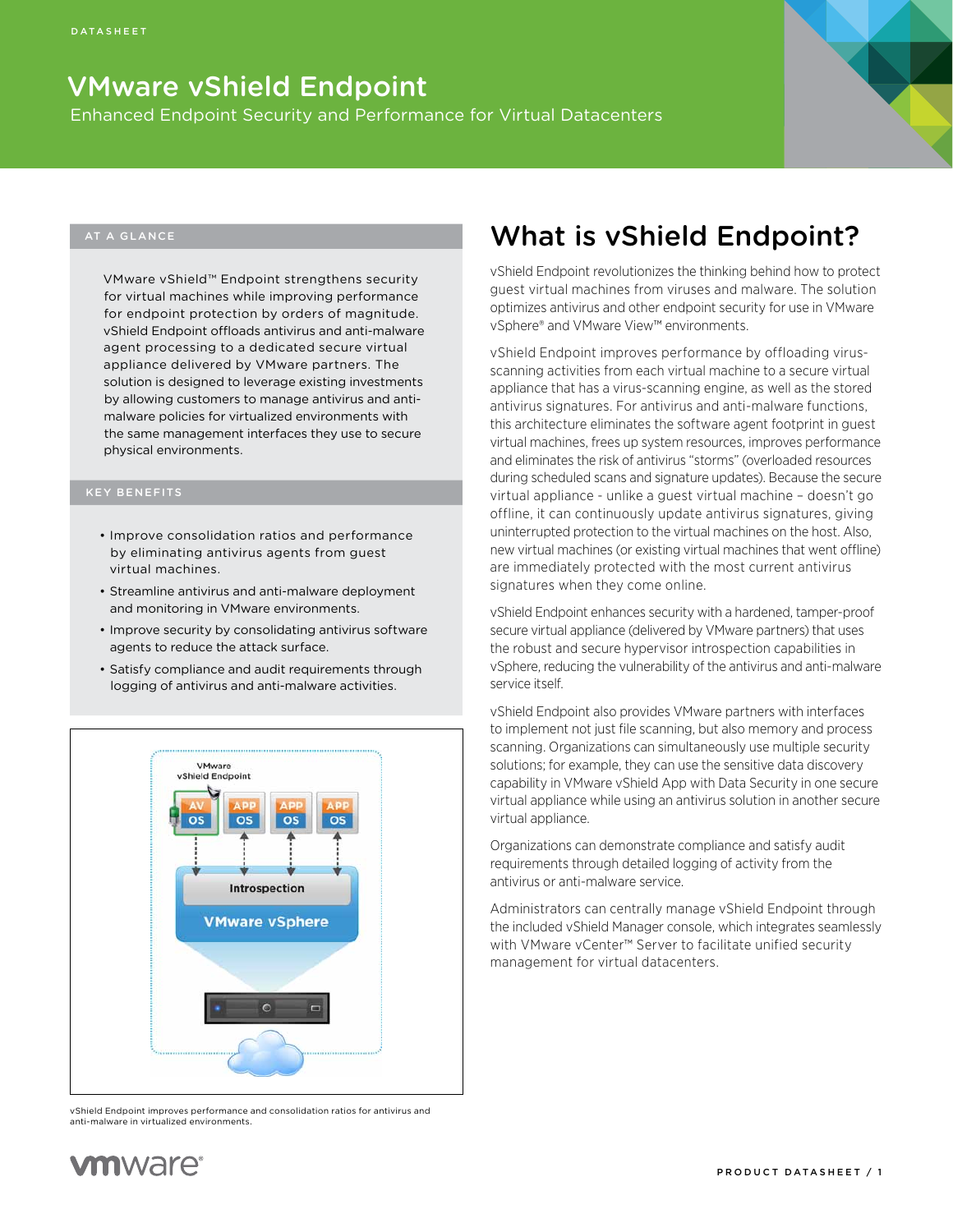### How Does vShield Endpoint Work?

vShield Endpoint plugs directly into vSphere and consists of three components:

- Hardened secure virtual appliances, delivered by VMware partners
- Thin agent for virtual machines to offload security events (included in VMware Tools)
- VMware Endpoint ESX® hypervisor module to enable communication between the first two components at the hypervisor layer

For example, in the case of an antivirus solution, vShield Endpoint monitors virtual machine file events and notifies the antivirus engine, which scans and returns a disposition. The solution supports both on-access and on-demand (scheduled) file scans initiated by the antivirus engine in the secure virtual appliance.

When remediation is necessary, administrators can specify actions to take using their existing antivirus and anti-malware management tools, and vShield Endpoint manages remediation actions within the affected virtual machines.

### How is vShield Endpoint Used?

The management console provided by the VMware partner is used to configure and control the partner's software hosted in the secure virtual appliance. VMware partners can provide a user interface that makes the management experience (including policy management) exactly like managing software hosted on a dedicated physical security appliance.

Virtual infrastructure administrators have a vastly reduced level of effort because virtual machines have no antivirus agents to manage. Instead, the partner's management console is used to manage the secure virtual appliance. This approach also avoids the need to administer frequent updates per virtual machine. For deployment, VMware Tools includes the thin agent, and the ESX module enables hypervisor introspection.

Virtual infrastructure administrators can easily monitor deployments to determine, for example, whether an antivirus solution is operating properly.

# Key Features

### Antivirus and Anti-Malware Offloading

- vShield Endpoint improves performance by using the vShield Endpoint ESX module to offload virus-scanning activities to a secure virtual appliance where the antivirus scanning is enforced.
- Tasks such as file, memory and process scanning are offloaded from virtual machines to a secure virtual appliance through a thin client agent and partner ESX module.
- vShield Endpoint EPSEC manages communication between virtual machines and the secure virtual appliance, using introspection at the hypervisor layer.
- Antivirus engine and signature files are updated only within the security virtual appliance, but policies can be applied across all virtual machines on a vSphere host.

### Remediation

- • vShield Endpoint enforces antivirus policies that dictate whether a malicious file should be deleted, quarantined or otherwise handled.
- Thin agent manages file remediation activity within the virtual machine.

#### Partner Integrations

• The EPSEC API enables VMware anti-virus partners to integrate with vShield Endpoint by providing introspection into file activity in the hypervisor. Essential anti-virus functions are supported through this API.

#### vShield Manager, Policy Management and Automation

- • vShield Manager provides full-featured deployment and configuration of vShield Endpoint.
- Representational State Transfer (REST) APIs allow customized, automated integration of vShield Endpoint capabilities into solutions.
- Monitoring reports provided.
- • vShield Manager can be leveraged as a vCenter plug-in.

### Logging and Auditing

• Event logging is based on industry-standard syslog format.